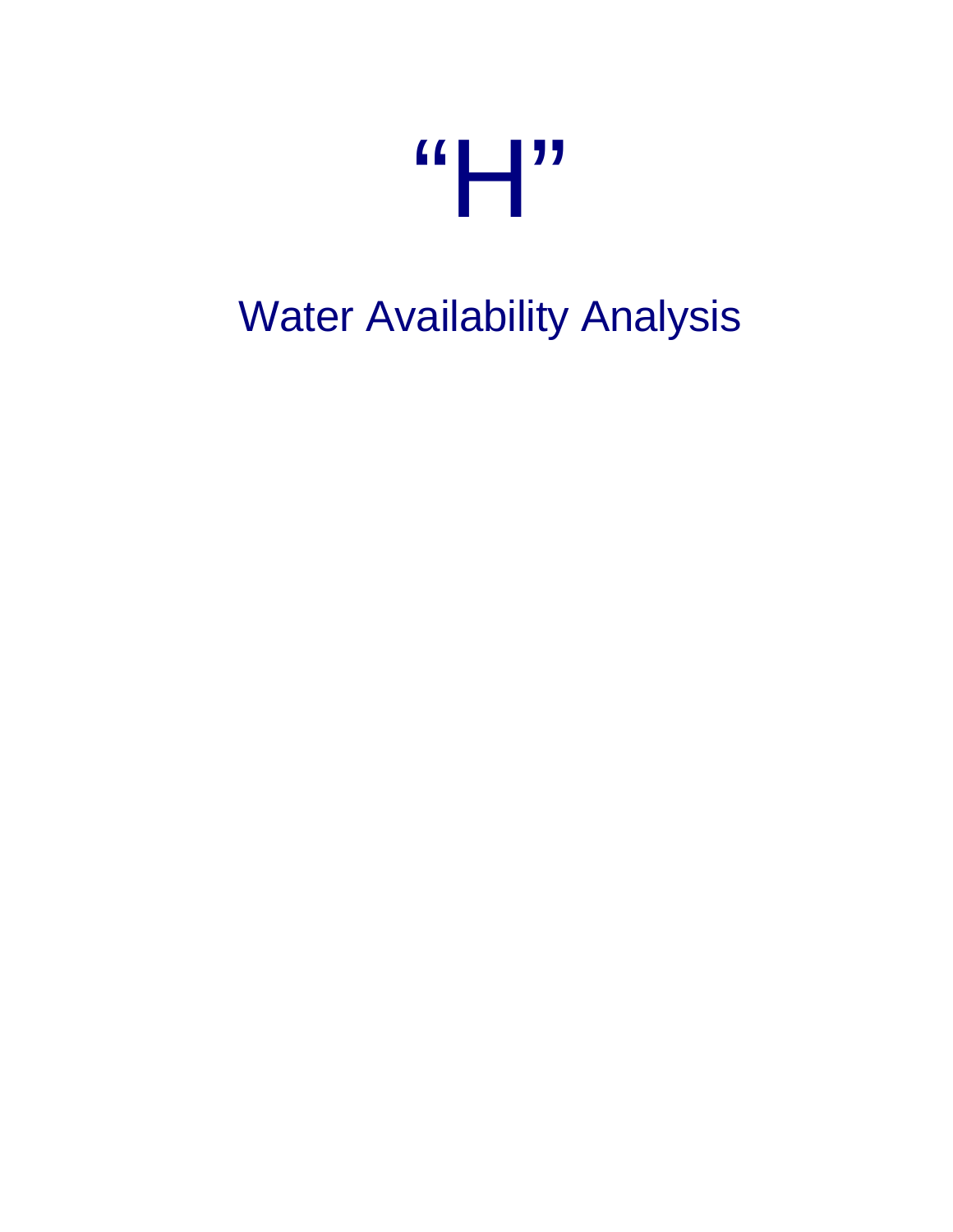# TIER 1 WATER AVAILABILITY ANALYSIS

#### FOR THE

# TAYLOR FAMILY VINEYARDS

LOCATED AT: 5991 Silverado Trail Napa, CA 94558 NAPA COUNTY APN 039-040-016-000

> PREPARED BY: Taylor Family Vineyards BY: Sandra Taylor Carlson Napa, CA 94558 Telephone: (707) 225-7254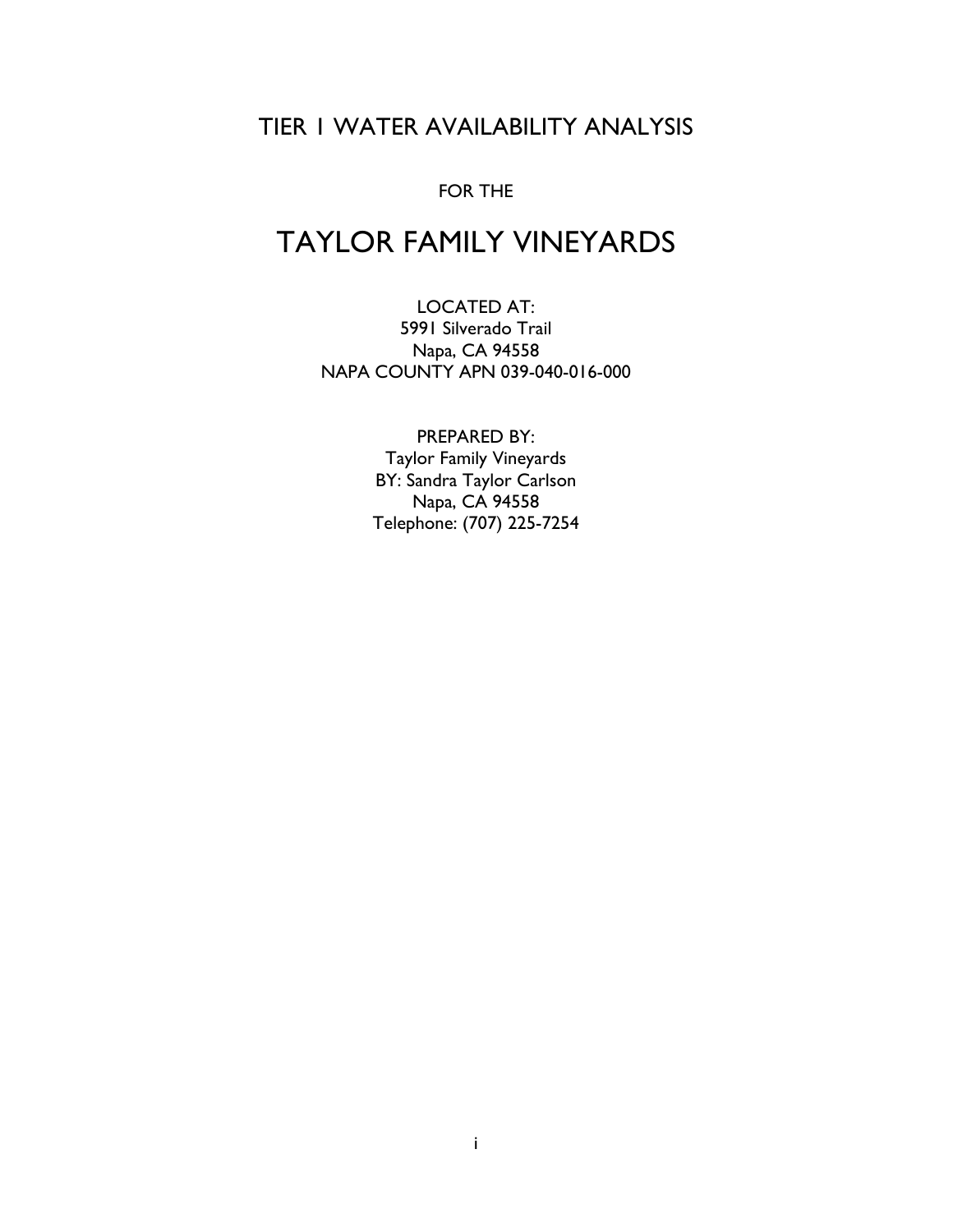### **TABLE OF CONTENTS**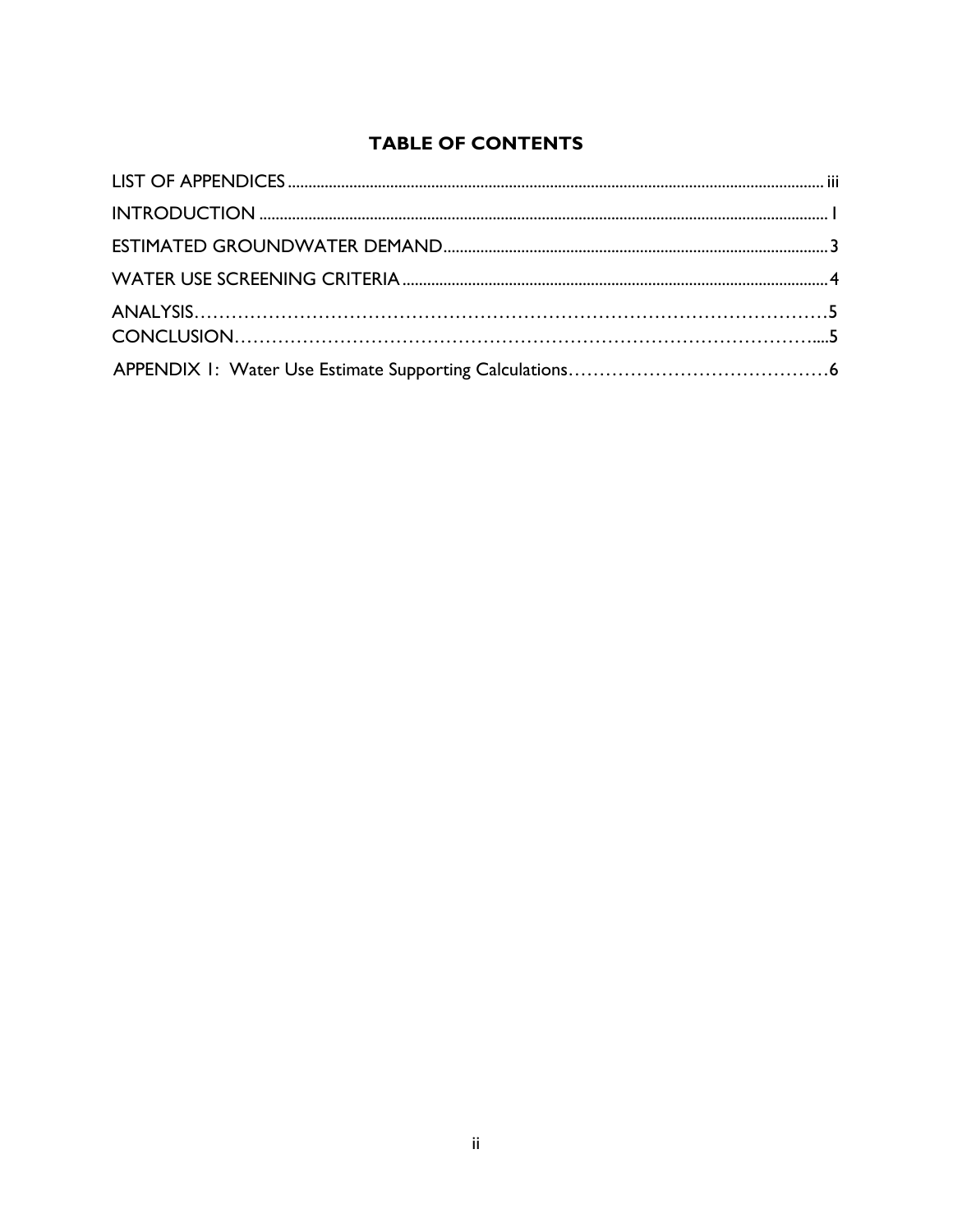## **LIST OF APPENDICES**

|--|--|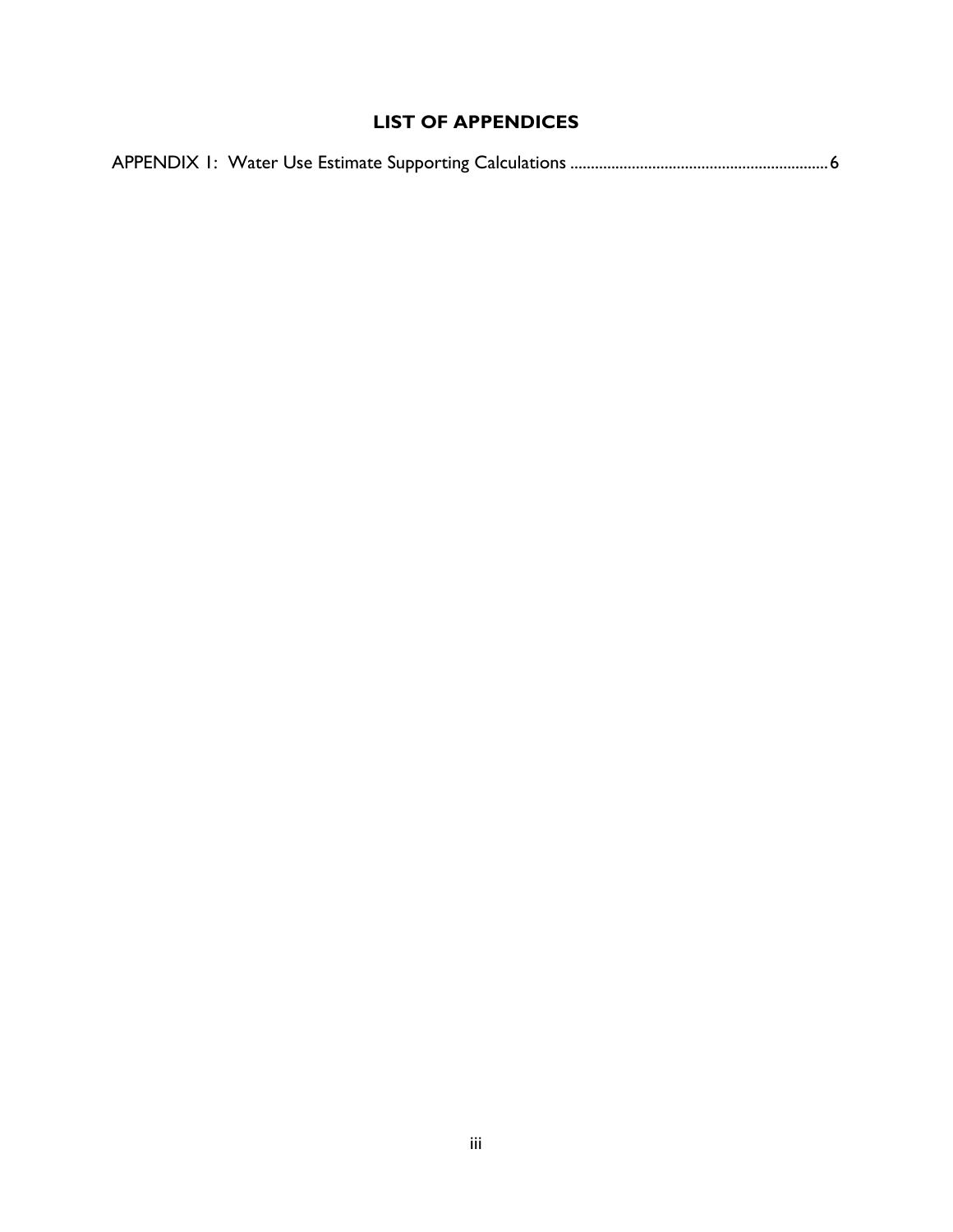#### **INTRODUCTION**

Taylor Family Vineyards, LLC is applying for a Use Permit to operate a new winery at their property located at 5991 Silverado Trail in Napa County, California. The subject property, known as Napa County Assessor's Parcel Number 039-040-016-000, is located along the west side of Silverado Trail approximately 1.4 miles south of the intersection of Yountville Cross Road and Silverado Trail.



Figure 1: Location Map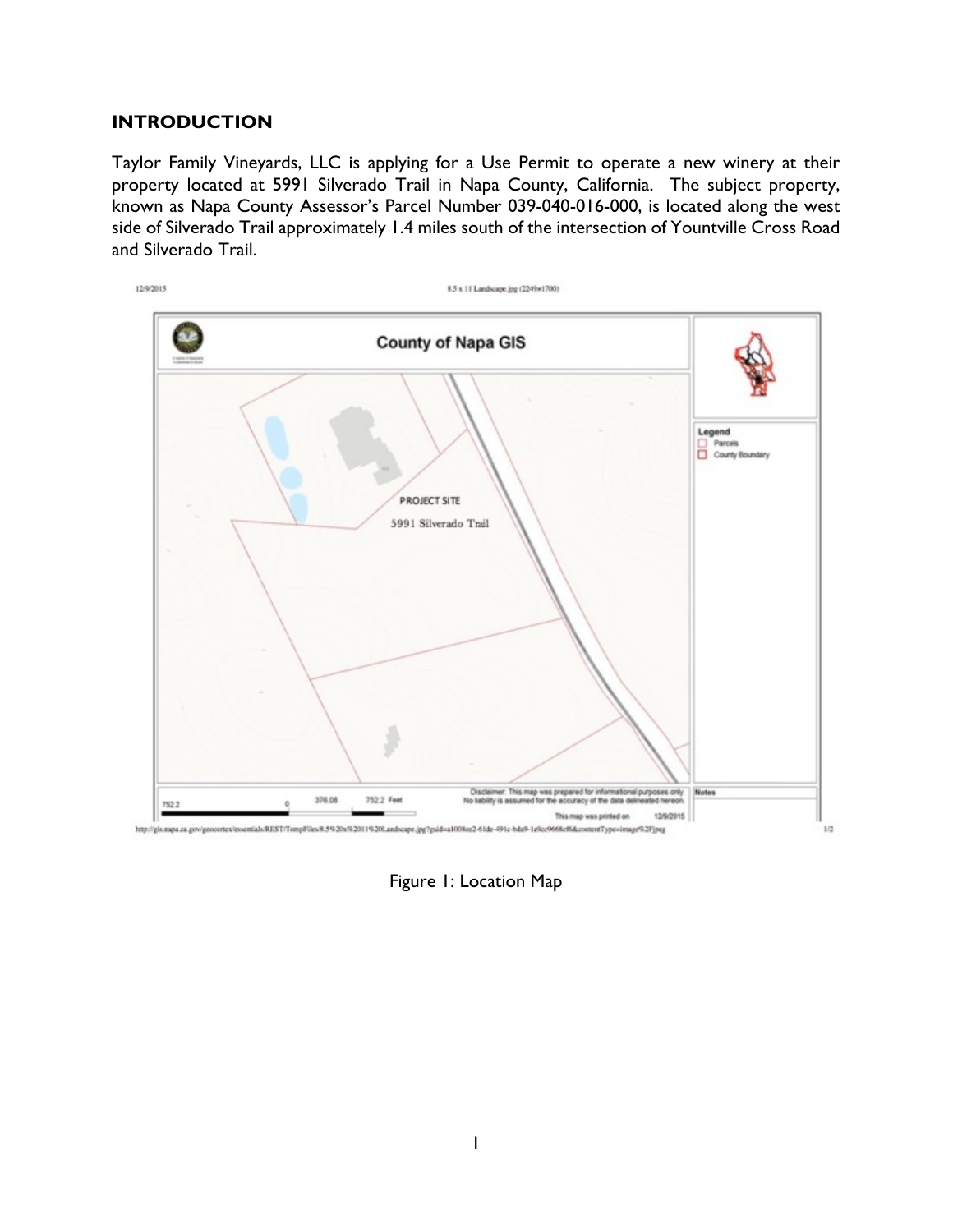The Use Permit application under consideration proposes the repurposing of an existing shop building and operation of a new winery with the following characteristics:

- Wine Production:
	- $\circ$  15,000 gallons of wine per year
	- o Crushing, fermenting, aging and bottling
- Employees:
	- o 1 Full-time employee
	- o 1 Part-time Employee
- Marketing Plan:
	- o Daily Tours and Tastings by Appointment
		- **If** 17 visitors per day maximum
	- o Marketing Events
		- 10 per year
		- 30 guests maximum
		- Food prepared offsite by catering company
	- o Wine Auction Events
		- l per year
		- 75 guests maximum
		- Food prepared offsite by catering company

Wine production will be limited to a maximum of 15,000 gallons per year.

Existing structures on the property include a single family residence and an agricultural accessory building that support the existing residential and agricultural uses on the property. The agricultural building is proposed to be changed into the winery facility. According to the applicant all domestic water for the residential and agricultural structures and the existing vineyard is supplied from existing groundwater wells on the property.

Groundwater will continue to be used for residential, vineyard irrigation as well as for the proposed winery facility. There are several groundwater wells on the property and four 5000 gallon tanks.

Taylor Family Vineyards LLC has prepared a Tier 1 Water Availability Analysis in accordance with the Water Availability Analysis (WAA) – Guidance Document adopted by the Napa County Board of Supervisors on May 12, 2015. The remainder of this report describes the estimated groundwater demand on the subject property for existing and proposed conditions and compares that to the prescribed water use screening criteria.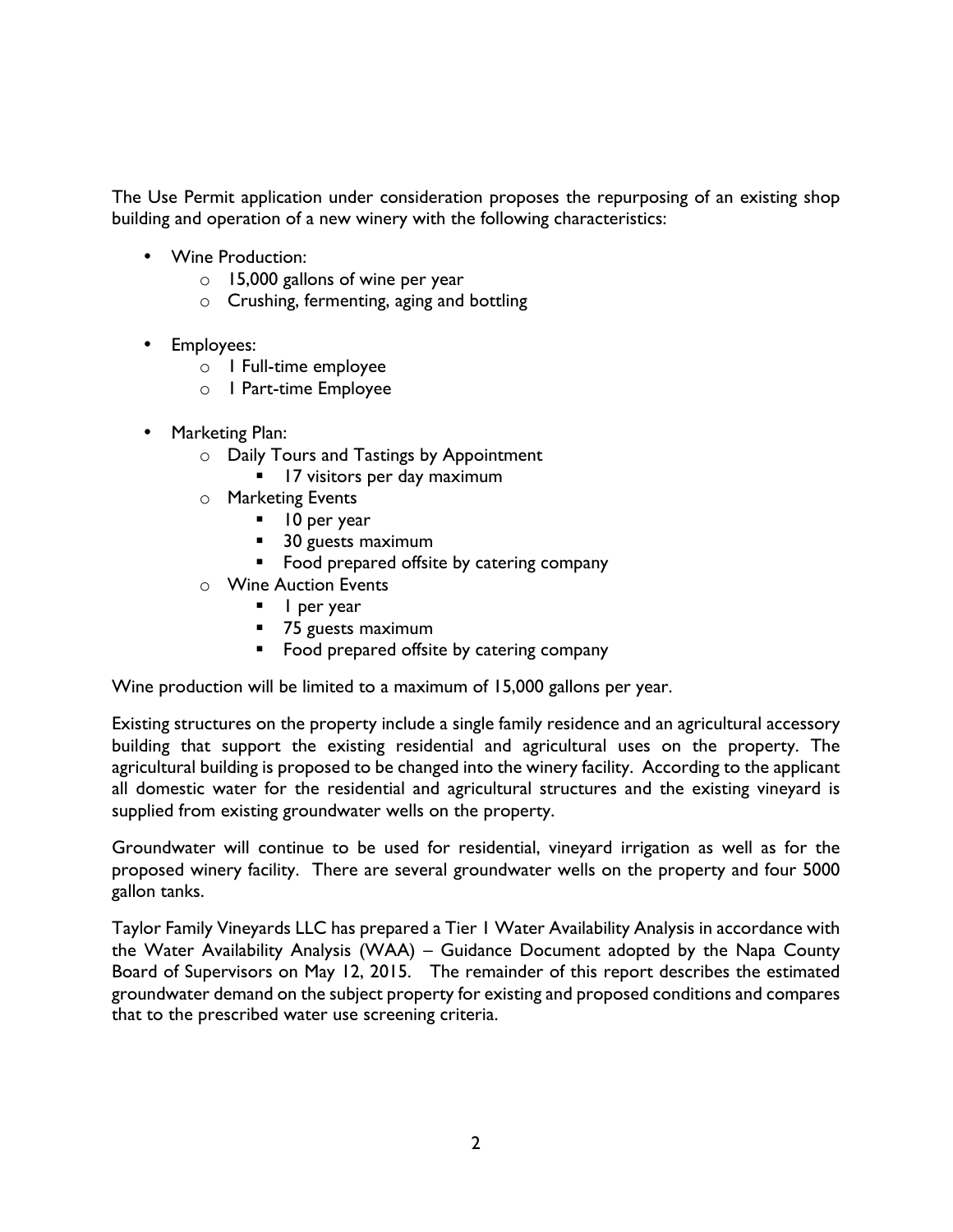#### **ESTIMATED GROUNDWATER DEMAND**

Groundwater is currently used to irrigate approximately 10 acres of vineyard and residence minimal landscape on a 21.5 Acre parcel as shown in Figure 2.



#### Figure 2: Water Use Map

The estimated groundwater demand is summarized in the table below and details of the calculations supporting these estimates are included in the Water Use Estimate Supporting Calculations in Appendix 1.

|                      | Existing (ac-ft/yr)   | Proposed (ac-ft/yr)   |
|----------------------|-----------------------|-----------------------|
| Residential          | 0.75                  | 0.75                  |
| Winery               |                       | .414                  |
| Vineyard Irrigation  | 2.0                   |                       |
| Landscape Irrigation | Included in Residence | Included in Residence |
| Total                | 7 75                  | 3.263                 |

#### Table 1: Estimated Groundwater Demand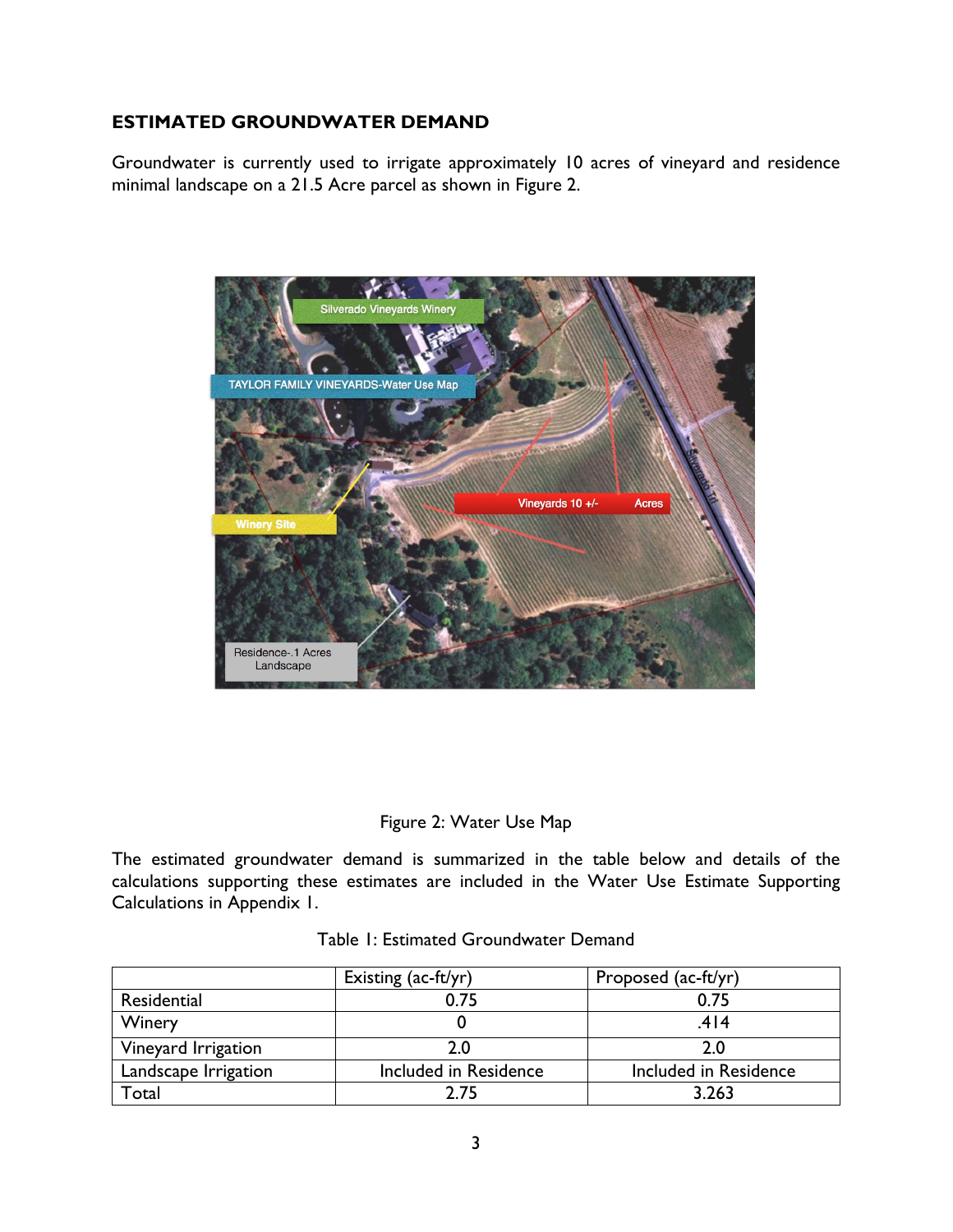#### **WATER USE SCREENING CRITERIA**

According to the WAA - Guidance Document properties located in the Napa Valley Floor area are subject to a Water Use Screening Criteria of 1.0 acre-feet of water per acre of land per year. A project complies with the requirements of the Tier 1 WAA if the total water use on the property is less than 1.0 acre-feet per acre per year. If the Tier 1 Water Use Screening Criteria is met and the property is located in the Napa Valley Floor area Tier 2 and Tier 3 Analyses are not required unless substantial evidence exists in the record that indicates a potential significant impact from the project.

The subject property is located in the Napa Valley Floor area in the WAA – Guidance Document. For the purpose of this analysis we have considered the portion of the property shown on the USGS geology maps as be Napa Valley as shown below in Figure 3.



Figure 3: Geology Map Created with Google Earth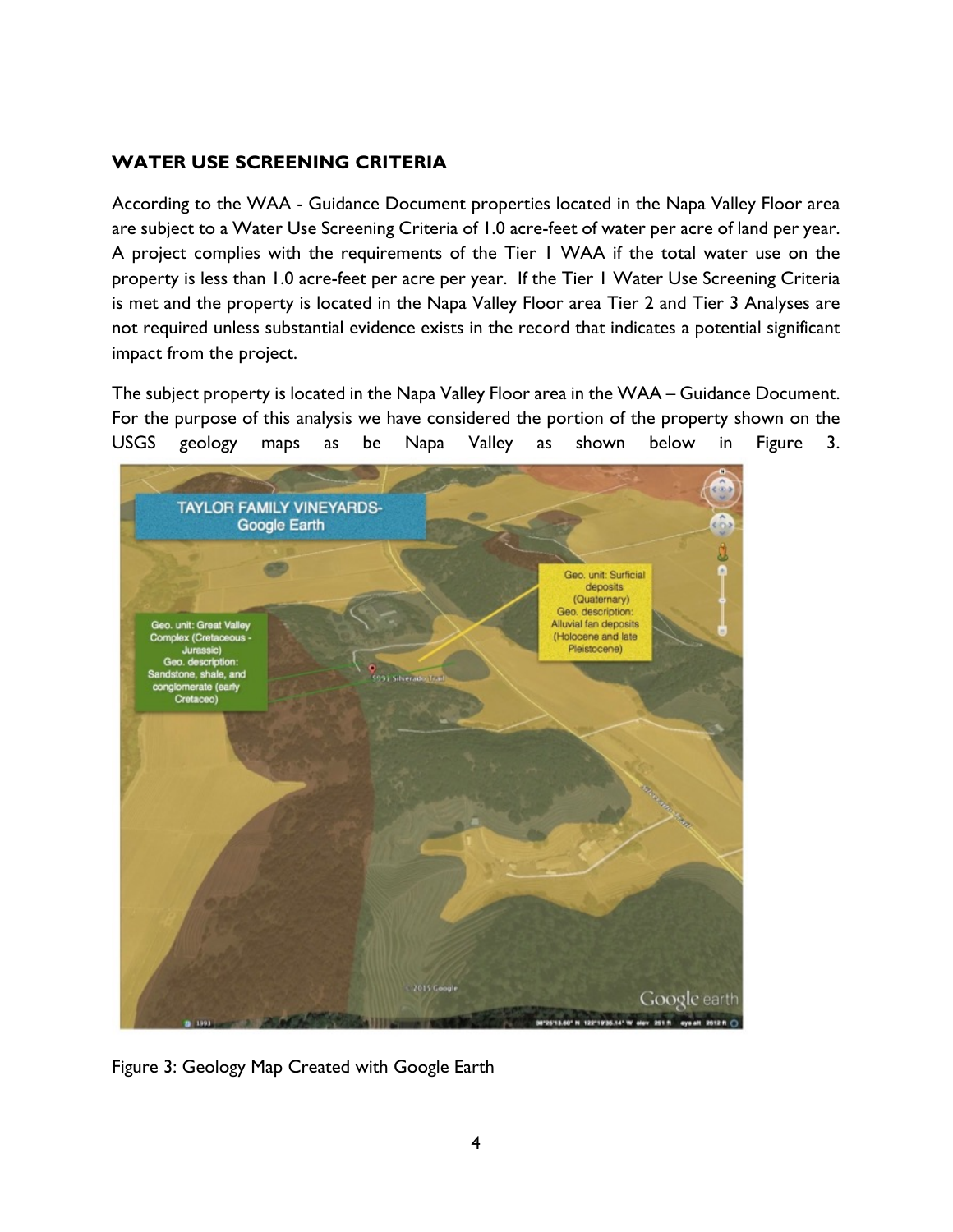Since all groundwater extraction is from the Napa Valley Floor area we have evaluated only the screening criteria associated with the Napa Valley Floor.

Approximately 21.5 acres of the property are classified as Napa Valley Floor and therefore the water use screening criteria is calculated as follows:

Water Use Screening Criteria =  $21.5$  acres x 1.0 acre-foot per acre per year

Water Use Screening Criteria = 21.5 acre-feet per year

#### **ANALYSIS**

The total Estimated Water Use for existing conditions (2.75 ac-ft/yr) and proposed conditions (3.164 ac-ft/yr) are both substantially less than the Water Use Screening Criteria (21.5) ac-ft/yr).

#### **CONCLUSION**

Since the Water Use Screening Criteria is met, Tier 2 and Tier 3 Analyses are not required according to the WAA – Guidance Document.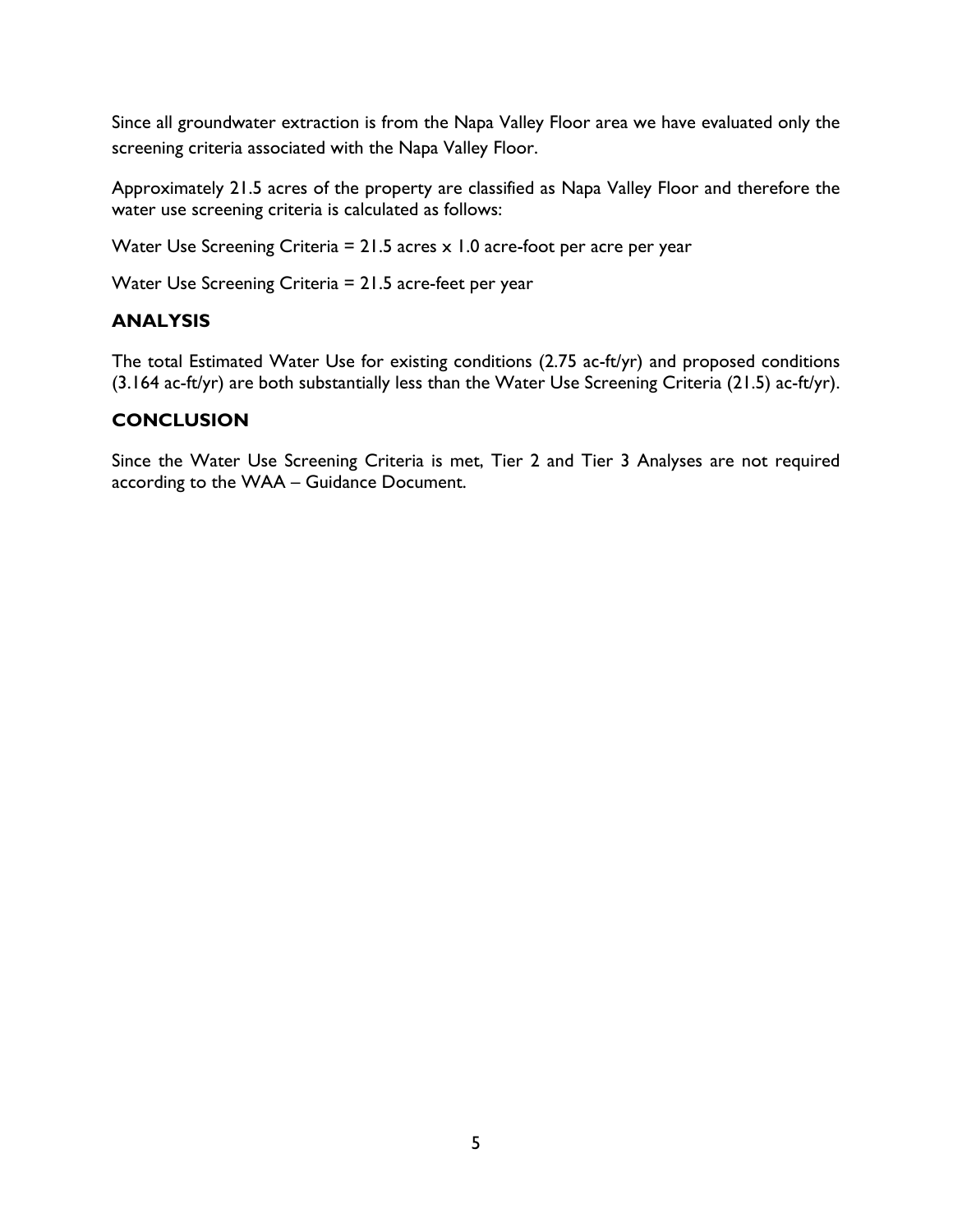APPENDIX 1: Water Use Estimate Supporting Calculations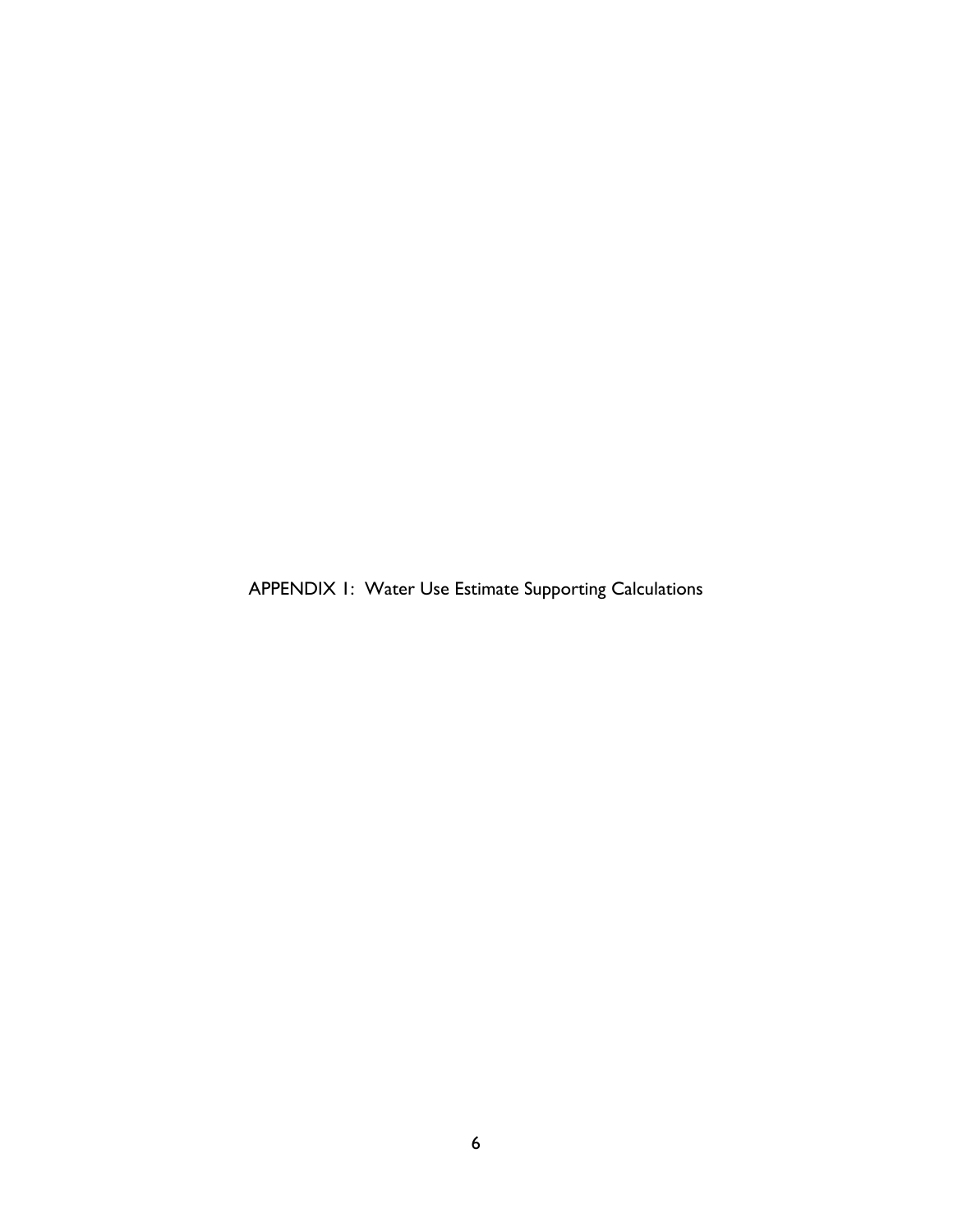# **Taylor Family Vineyards**

#### **Groundwater Use Estimate**

|                                                | <b>Estimated Water Use</b><br>(Acre-Feet/Year) |          |
|------------------------------------------------|------------------------------------------------|----------|
|                                                |                                                |          |
|                                                | <b>Existing</b>                                | Proposed |
| <b>Residential Water Use</b>                   |                                                |          |
| Primary Residence and Minimal Landscape(10)    | 0.75                                           | 0.75     |
| Pool                                           | 0.00                                           | 0.00     |
| Second Dwelling Unit(10)                       | 0.00                                           | 0.00     |
| <b>Guest Cottage - Not Applicable</b>          | 0.00                                           | 0.00     |
| <b>Total Residential Domestic Water Use</b>    | .75                                            | .75      |
|                                                |                                                |          |
| <b>Winery Domestic &amp; Process Water Use</b> |                                                |          |
| Winery-Daily Visitors (1)(2)                   | 0.00                                           | .057     |
| Winery-Events with Meals Prepared Onsite       | 0.00                                           | 0.00     |
| Winery-Events with Meals Prepared Offsite      | 0.00                                           | .006     |
| Winery-Employees(1)(5)                         | 0.00                                           | .025     |
| Winery-Event Staff(I)(S)                       | 0.00                                           | .002     |
| Winery-Process(6)                              | 0.00                                           | .323     |
| <b>Total Winery Water Use</b>                  | 0.00                                           | .413     |
|                                                |                                                |          |
| <b>Irrigation</b>                              |                                                |          |
| Lawn                                           | 0.10                                           | 0.10     |
| Other Landscape                                | 0.00                                           | 0.00     |
| Vineyard-Irrigation                            | 2.00                                           | 2.00     |
| <b>Vineyard-Frost Protection</b>               | 0.00                                           | 0.00     |
| Vineyard-Heat Protection                       | 0.00                                           | 0.00     |
| <b>Total Irrigation Water Use</b>              | 2.10                                           | 2.10     |
|                                                |                                                |          |
| <b>TOTAL COMBINED WATER USE</b>                | 2.85                                           | 3.263    |

Estimates per Napa County Water Availability Analysis - Guidance Document, May 12, 2015 unless noted

(5)15 gallons per shift per Napa County WAA - Guidance Document

(6)2.15 ac-ft per 100,000 gallons wine per Napa County WAA - Guidance Document

(7)0.1 ac-ft/yr per 1,000 sf of lawn per Napa County WAA - Guidance Document -1000 Square Feet

(8)0.1 ac-ft/yr per 2,000 sf landscape per Napa County WAA - Guidance Document

(9)0.5 ac-ft/ac/yr per applicant - 10 ac vineyard

<sup>(1)</sup> See attached Winery Production, Guest, Employee and Event Staff Statistics

<sup>(2) 3</sup> gallons of water per guest per Napa County WAA Guidance Document

<sup>(3) 15</sup> gallons of water per guest per Napa County WAA - Guidance Document

<sup>(4) 5</sup> gallons of water per guest used because all food preparation, dishwashing, etc. to occur offsite

<sup>(10)</sup> City of Napa Water used for Main Residence and Second Dwelling Unit